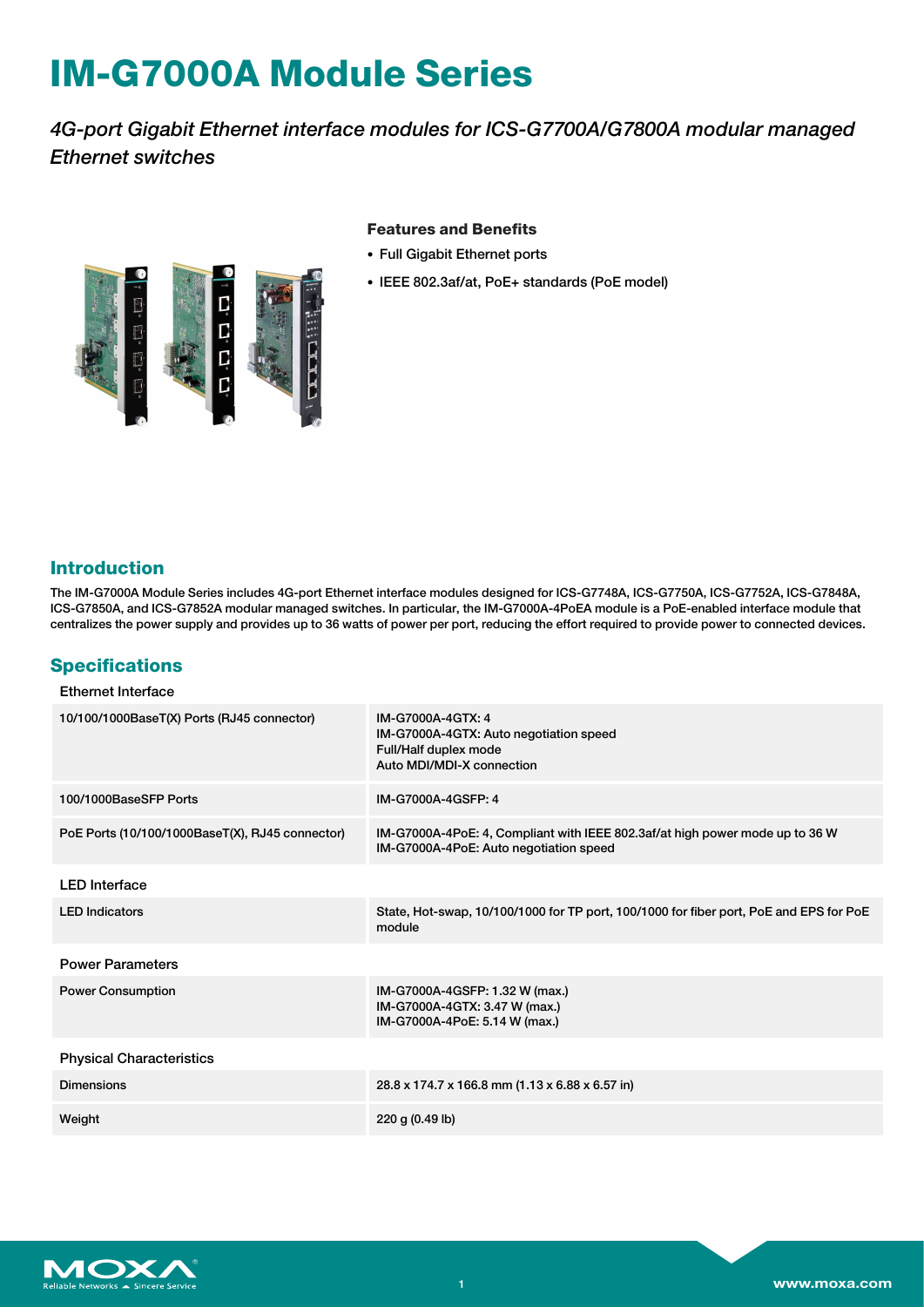#### MTBF

| Time                    | IM-G7000A-4GTX: 1,569,520 hrs<br>IM-G7000A-4GSFP: 1,544,084 hrs<br>IM-G7000A-4PoE: 394,348 hrs |
|-------------------------|------------------------------------------------------------------------------------------------|
| <b>Standards</b>        | Telcordia (Bellcore), GB                                                                       |
| Warranty                |                                                                                                |
| <b>Warranty Period</b>  | 5 years                                                                                        |
| <b>Details</b>          | See www.moxa.com/warranty                                                                      |
| <b>Package Contents</b> |                                                                                                |
| <b>Device</b>           | 1 x IM-G7000A Series module                                                                    |
| Documentation           | 1 x warranty card                                                                              |

## **Dimensions**

Unit: mm (inch)



### **Ordering Information**

| <b>Model Name</b>      | 10/100/1000BaseT(X) Ports<br><b>RJ45 Connector</b> | 100/1000Base SFP Slots   | <b>PoE Ports</b><br>10/100/1000BaseT(X), RJ45<br>Connector | <b>Operating Temp.</b>   |
|------------------------|----------------------------------------------------|--------------------------|------------------------------------------------------------|--------------------------|
| <b>IM-G7000A-4GTX</b>  | 4                                                  | $\overline{\phantom{0}}$ | -                                                          | -10 to 60 $^{\circ}$ C   |
| <b>IM-G7000A-4GSFP</b> |                                                    | 4                        |                                                            | $-10$ to 60 $\degree$ C  |
| IM-G7000A-4PoE         |                                                    | -                        |                                                            | $-10$ to 60 $^{\circ}$ C |

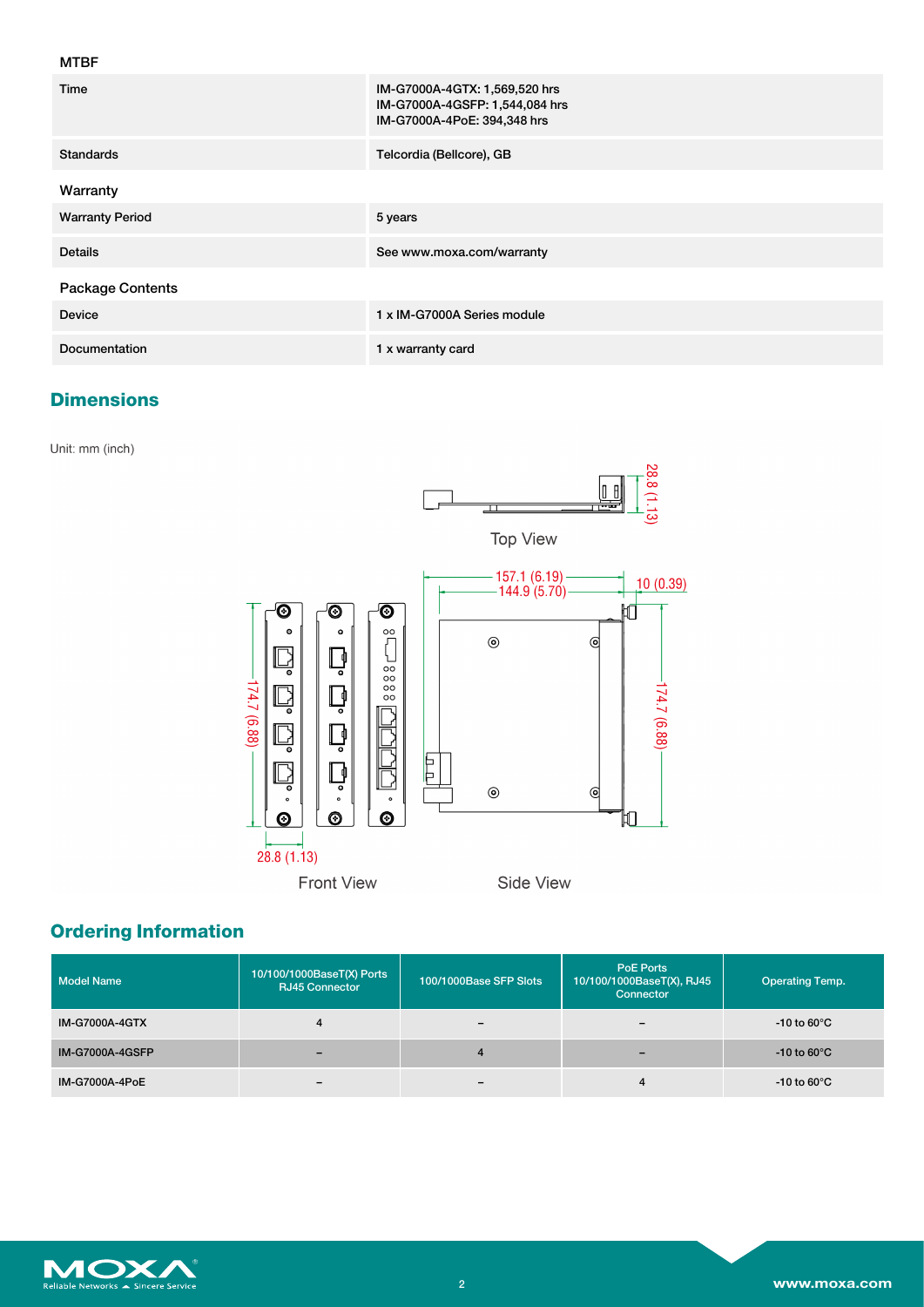## **Accessories (sold separately)**

| SFP-1FELLC-T    | SFP module with 1 100Base single-mode with LC connector for 80 km transmission, -40 to 85°C<br>operating temperature                                      |
|-----------------|-----------------------------------------------------------------------------------------------------------------------------------------------------------|
| SFP-1FEMLC-T    | SFP module with 1 100Base multi-mode with LC connector for 4 km transmission, -40 to 85°C<br>operating temperature                                        |
| SFP-1FESLC-T    | SFP module with 1 100Base single-mode with LC connector for 40 km transmission, -40 to 85°C<br>operating temperature                                      |
| SFP-1G10ALC     | WDM-type (BiDi) SFP module with 1 1000BaseSFP port with LC connector for 10 km transmission; TX<br>1310 nm, RX 1550 nm, 0 to 60°C operating temperature   |
| SFP-1G10ALC-T   | WDM-type (BiDi) SFP module with 1 1000BaseSFP port with LC connector for 10 km transmission; TX<br>1310 nm, RX 1550 nm, -40 to 85°C operating temperature |
| SFP-1G10BLC     | WDM-type (BiDi) SFP module with 1 1000BaseSFP port with LC connector for 10 km transmission; TX<br>1550 nm, RX 1310 nm, 0 to 60°C operating temperature   |
| SFP-1G10BLC-T   | WDM-type (BiDi) SFP module with 1 1000BaseSFP port with LC connector for 10 km transmission; TX<br>1550 nm, RX 1310 nm, -40 to 85°C operating temperature |
| SFP-1G20ALC     | WDM-type (BiDi) SFP module with 1 1000BaseSFP port with LC connector for 20 km transmission; TX<br>1310 nm, RX 1550 nm, 0 to 60°C operating temperature   |
| SFP-1G20ALC-T   | WDM-type (BiDi) SFP module with 1 1000BaseSFP port with LC connector for 20 km transmission; TX<br>1310 nm, RX 1550 nm, -40 to 85°C operating temperature |
| SFP-1G20BLC     | WDM-type (BiDi) SFP module with 1 1000BaseSFP port with LC connector for 20 km transmission; TX<br>1550 nm, RX 1310 nm, 0 to 60°C operating temperature   |
| SFP-1G20BLC-T   | WDM-type (BiDi) SFP module with 1 1000BaseSFP port with LC connector for 20 km transmission; TX<br>1550 nm, RX 1310 nm, -40 to 85°C operating temperature |
| SFP-1G40ALC     | WDM-type (BiDi) SFP module with 1 1000BaseSFP port with LC connector for 40 km transmission; TX<br>1310 nm, RX 1550 nm, 0 to 60°C operating temperature   |
| SFP-1G40ALC-T   | WDM-type (BiDi) SFP module with 1 1000BaseSFP port with LC connector for 40 km transmission; TX<br>1310 nm, RX 1550 nm, -40 to 85°C operating temperature |
| SFP-1G40BLC     | WDM-type (BiDi) SFP module with 1 1000BaseSFP port with LC connector for 40 km transmission; TX<br>1550 nm, RX 1310 nm, 0 to 60°C operating temperature   |
| SFP-1G40BLC-T   | WDM-type (BiDi) SFP module with 1 1000BaseSFP port with LC connector for 40 km transmission; TX<br>1550 nm, RX 1310 nm, -40 to 85°C operating temperature |
| SFP-1GEZXLC     | SFP module with 1 1000BaseEZX port with LC connector for 110 km transmission, 0 to 60 $\degree$ C operating<br>temperature                                |
| SFP-1GEZXLC-120 | SFP module with 1 1000BaseEZX port with LC connector for 120 km transmission, 0 to 60°C operating<br>temperature                                          |
| SFP-1GLHLC      | SFP module with 1 1000BaseLH port with LC connector for 30 km transmission, 0 to 60 $\degree$ C operating<br>temperature                                  |
| SFP-1GLHLC-T    | SFP module with 1 1000BaseLH port with LC connector for 30 km transmission, -40 to 85°C operating<br>temperature                                          |
| SFP-1GLHXLC     | SFP module with 1 1000BaseLHX port with LC connector for 40 km transmission, 0 to 60°C operating<br>temperature                                           |
| SFP-1GLHXLC-T   | SFP module with 1 1000BaseLHX port with LC connector for 40 km transmission, -40 to 85°C<br>operating temperature                                         |
| SFP-1GLSXLC     | SFP module with 1 1000BaseLSX port with LC connector for 500 m transmission, 0 to 60°C operating<br>temperature                                           |
| SFP-1GLSXLC-T   | SFP module with 1 1000BaseLSX port with LC connector for 500 m transmission, -40 to 85°C<br>operating temperature                                         |
| SFP-1GLXLC      | SFP module with 1 1000BaseLX port with LC connector for 10 km transmission, 0 to 60°C operating<br>temperature                                            |
| SFP-1GLXLC-T    | SFP module with 1 1000BaseLX port with LC connector for 10 km transmission, -40 to 85°C operating<br>temperature                                          |
| SFP-1GSXLC      | SFP module with 1 1000BaseSX port with LC connector for 300/550 m transmission, 0 to 60°C<br>operating temperature                                        |